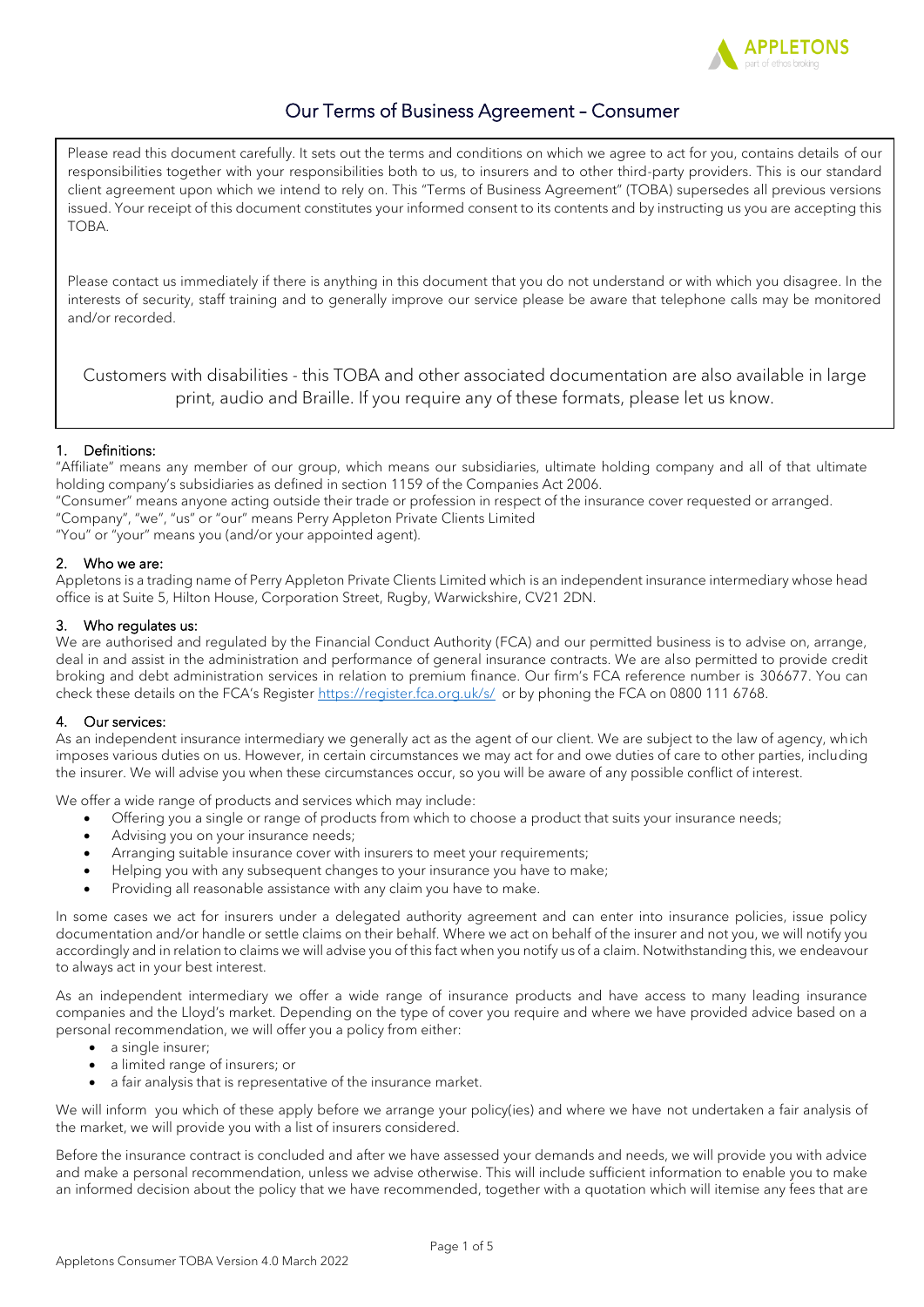

payable in addition to the premium. This documentation will also include a statement of your demands and needs. You should read this carefully as it will explain the reasons for making the recommendation we have made.

We may offer you a policy which is provided by an Affiliate in order to access specialist products and we will tell you if this is the case. We have a conflict of interest policy in place to identify and manage any conflicts that may arise in the placement of your business.

## 5. Remuneration and fees

In most cases we are paid a commission from the insurer, however in some cases we may charge you a fee instead, or a combination of both. If we charge a fee instead of commission or a fee and commission, we will confirm this to you in writing at the time of incepting or renewing your policy. Where we charge you a fee this is not liable for insurance premium tax or value added tax (insurance is a VAT exempt industry). There may be occasions when we need to charge an additional fee, for example any changes to the risk that require significant further advice, arrangement of additional cover or substantial assistance provided in any large or complex claims.

We will also charge an administration fee of £35 per policy for arranging a policy, £35 per policy for renewing a policy and £15 per mid-term adjustment made on any policy or mid-term cancellation. In addition, if you make a change or cancel your policy midterm which results in a return premium, we will retain all fees and any commission to cover our administration and advisory services. We will advise you of the amount of any charge before you become liable to paying it.

In addition to your fee and/or insurer commission some insurers may make additional payments to us reflecting the size and/or profitability of our account with them and/or in respect of work we undertake on their behalf.

You are entitled, at any time, to request information regarding any commission which we may have received when placing your insurance business.

## 6. Duty to disclose accurate and full information

It is your responsibility to take reasonable care and, when asked, to answer all questions fully and accurately to insurers and us prior to and when you purchase an insurance policy, throughout the life of the policy and when you renew that policy. Failure on your part to immediately disclose accurate information when asked or provide misleading information could result in your insurer imposing different terms on the policy, charging a higher premium, or in some circumstances may avoid the policy from inception and any claims would not be paid.

All statements and material facts disclosed on proposal forms, statements of fact, claims forms and other documents should be full, true and accurate. Material facts are those that would influence an insurer in deciding whether or not to accept a risk and the terms and conditions that would apply. Where forms are completed or partially completed on your behalf, you should check them for accuracy before signing. If you are in any doubt as to whether a fact is relevant, you should disclose it and then ask for guidance.

# 7. Quotations

Unless otherwise agreed any quotation given will normally remain valid for a period of 30 days from the date it is provided to you. We reserve the right to withdraw or amend a quotation in certain circumstances, for example, where the insurer has altered their premium / terms for the insurance since the quotation was given, where there has been a change in the original risk information / material circumstances disclosed or if a claim / incident has occurred since the terms were offered.

# 8. Renewals

You will be provided with renewal terms in good time before expiry of the policy, or notified that renewal is not being invited. Unless you advise otherwise renewals are invited on the basis that there have been no changes in the risk or cover required, other than those specifically notified to us or your insurers (see section on "Duty to disclose accurate and full information").

It is very important that you check the information provided at renewal to confirm it remains accurate and complete. If any of the information is incorrect or if your circumstances have changed you should contact us immediately so we can update your details.

# 9. Mid-term transferred business

When we are appointed to service insurance policies other than at their inception or renewal and which were originally arranged via another party, we shall not be liable during the current insurance period for any loss arising from any errors or omissions or gaps in your insurance cover or advice not supplied by us. Should you have any concerns in respect of a policy, which has been transferred to us, or if you require an immediate review of your insurance arrangements, you must notify us immediately. Otherwise we shall review your insurance arrangements and advise accordingly as each policy falls due for renewal.

## 10. Claims

You must notify any claim or circumstance that may or could give rise to a claim under your policy in accordance with the conditions of your policy. Failure to notify insurers promptly may entitle them to deny your claim. You should not admit liability or agree to any course of action, other than emergency measures carried out to minimise the loss, or in the interest of health and safety, until you have obtained agreement from your insurer. When you notify us of a claim you should provide us with details of all material facts concerning the claim.

Your policy documentation will describe in detail the procedures and conditions in connection with making a claim. Where appropriate, and as set out in your policy document, we will provide you with assistance in submitting a claim and in seeking to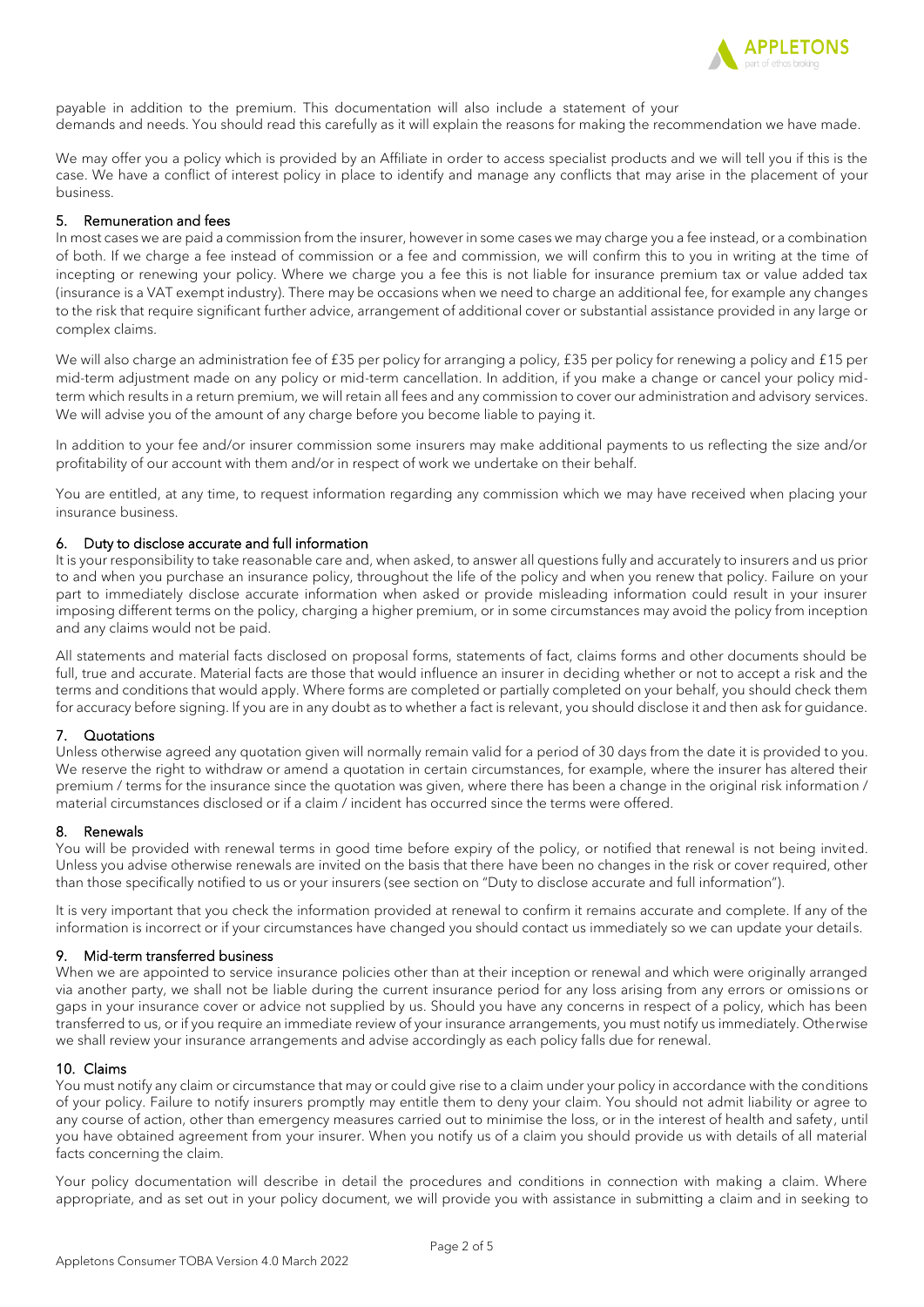

obtain reimbursement for you. We will transmit claims payments to you as soon as possible after they

have been received on your behalf. However, in the event that an insurer becomes insolvent or delays making settlement of a claim, we do not accept liability for any unpaid amounts. Where we act for the insurer in relation to a claim we will advise you of this when you notify us of the claim.

## 11. Cooling off and cancellation clause

You have the statutory right to cancel a policy within 14 days of its conclusion or inception or renewal or upon receipt of the policy documentation whichever is the later. You may without providing a reason, cancel the policy in accordance with its terms and conditions. Any policy documentation and in particular any legal document, e.g. a certificate of motor insurance, should be returned with your instruction to cancel. These cancellation rights do not apply to a short-term policy of less than one month's duration or to a policy for which the performance has been fully completed. If no premium has been paid, then a time on risk premium inclusive of Insurance Premium Tax ("IPT") may be charged in addition to any relevant administration costs.

Your insurance contract may also include a cancellation clause giving you the right to cancel your policy outside of any statutory rights. If you decide to cancel your policy in accordance with any timeframes stipulated in your policy, and subject to not having made or intimated a claim, you may be entitled to a refund of premium paid.

Please note our commission and, where appropriate fees, are fully earned from the date the policy commences and will not be refundable. If you fail to pay your premium to us by the due date, we reserve the right to instruct insurers to cancel your policy.

## 12. Product documentation

You should review the policy documents carefully to ensure they accurately reflect the cover, conditions, limits and other terms that you require. Particular attention should be paid to policy conditions and warranties as failure to comply with these could invalidate your policy. Claims can arise, under certain types of insurance contract, long after the expiry of the policy. It is therefore important that you retain and keep safely all documents associated with your policy.

## 13. Premium

Once your contract of insurance has been concluded, we will send you an invoice (also referred to as a debit note). You must pay the premium due in accordance with payment dates specified in the invoice. Failure to meet the payment date may lead insurers to cancel your policy. No payment shall be deemed to have been received until we have received cleared funds. Where insurers have specified that the premium must be received by a certain date, failure to comply can result in automatic termination of your insurance contract.

We shall be entitled (but not obliged) without providing notice to you to set off amounts due to us from you, against any amounts which we may receive on your behalf i.e. claims moneys, refunded premiums and other sums.

## 14. Premium finance

In arranging premium finance, we act as a credit broker to provide you with a premium finance facility which is designed solely for the purposes of facilitating a loan for repayment of insurance premiums. We will only provide you with information about this payment option on a non-advised basis from which you will need to make your own decision as to the suitability of this facility and whether you wish to proceed. Where we arrange premium finance on your behalf we are remunerated for our assistance in putting this financing in place. We can provide details of our remuneration on request.

When arranging premium finance your premium finance provider may undertake an enquiry with credit reference agencies who will add details of the search and the application to their record about you, whether or not the application proceeds. Further details will be provided when an application for finance is made. Insurers own credit facilities may also be available if appropriate.

Where you pay your premium by instalments and use a premium finance provider, if any direct debit or other payment due in respect of the credit agreement you enter into to pay insurance premiums is not met when presented for payment or if you end the credit agreement we will be informed of such events by your premium finance provider. If you do not make other arrangements with us or your premium finance provider to pay the insurance premiums you acknowledge and agree that we may, at any time after being so informed, instruct on your behalf the relevant insurer to cancel the insurance (or, if this occurs shortly after the start or renewal of the insurance, to notify the insurer that the policy has not been taken up) and to collect any refund of premiums which may be made by the insurer. If any money is owed to a premium finance provider under your credit agreement or if they have debited us with the amount outstanding we will use any refund received to offset our costs and you will be responsible for paying any remaining time on risk charge and putting in place any alternative insurance and / or payment agreements you need. You also agree that we may hold to the order of the premium finance provider any claims monies due to you in the event that you are in default of your credit agreement.

# 15. Client money

Client money is money that we receive and hold on behalf of our clients during the course of our dealings such as premium payments, premium refunds and claim payments. This money will be held either as agent of the insurer or agent of the client, determined by the agreement we have in place with each insurer. Where money is held as agent of the insurer, this means that when we have received your cleared premium, it is deemed to have been paid to the insurer. We pay ourselves commission upon receipt of your cleared premium which may be prior to payment of the premium to the insurer.

The FCA requires us to hold all client monies, including yours, in a trust account, the purpose of which is to protect you in the event of our financial failure since, in such circumstances; our general creditors would not be able to make claims on client money as it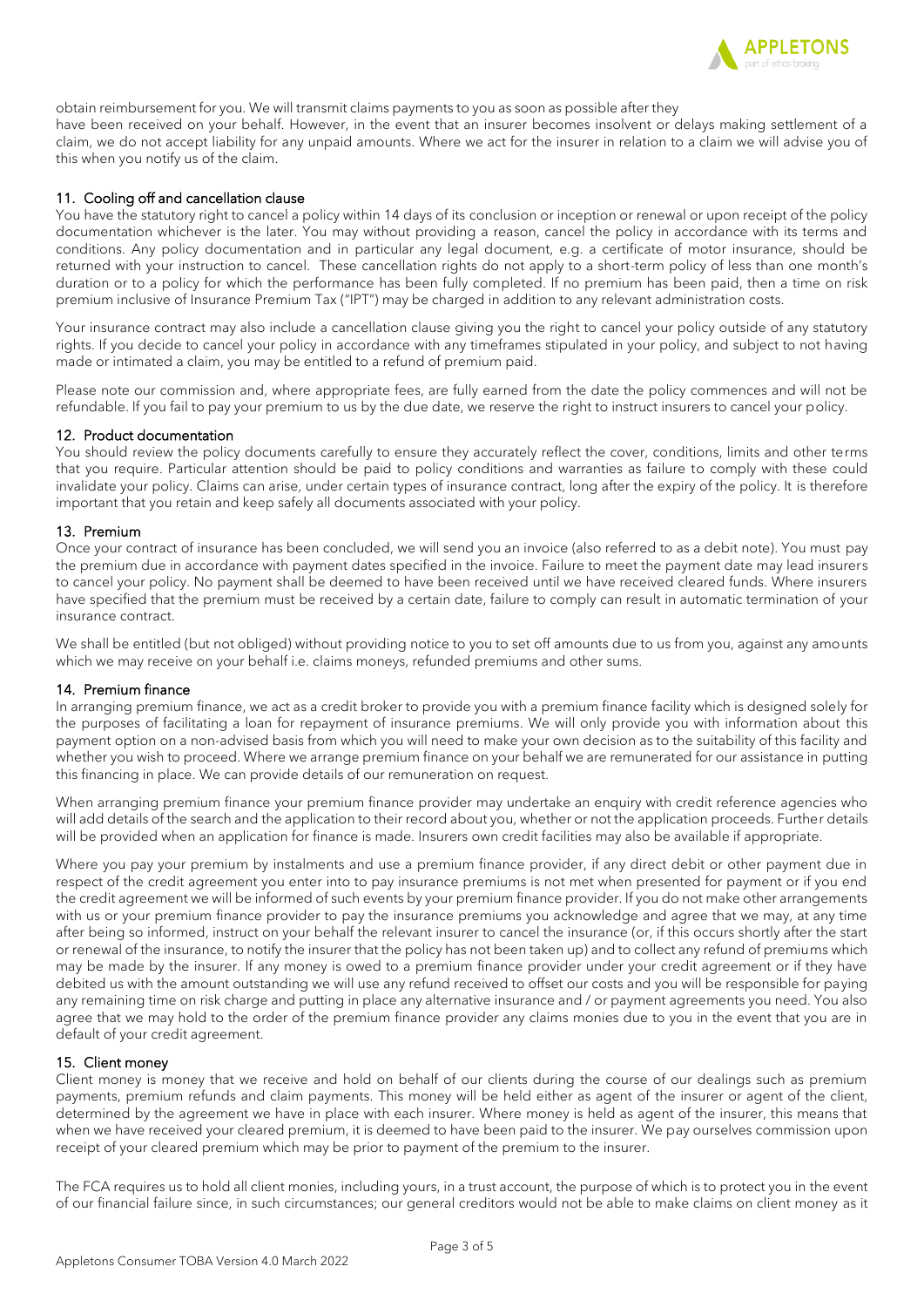

will not form part of our assets. We hold all client monies with one or more approved banks, as defined by the FCA, in a Non-Statutory Trust bank account in accordance with the FCA client money rules. Under these arrangements, we assume responsibility for such monies and are permitted to, and may:

- Use such monies received on behalf of one customer to pay another customer's premium, before the premium is received from that other customer.
- For the purpose of effecting a transaction on your behalf, pass your money to another intermediary, including those resident outside the UK who would therefore be subject to different legal and regulatory regimes. In the event of a failure of the intermediary, this money may be treated in a different manner from that which would apply if the money were held by an intermediary in the UK. Please inform us if you do not agree to this.
- Retain for our own use, any interest earned on client money.

Unless we receive your written instruction to the contrary, we shall treat receipt of payment from you and of any claim payment and/or refund of premium which fall due to you, as being with your informed consent to the payment of those monies into our Non Statutory Trust bank account.

Without affecting our fiduciary duty to you we are entitled to transfer client monies to an identical bank account held in the name of any Affiliate for so long as such company remains an Affiliate.

# 16. Insurer security

Whilst we make every effort to place your insurances with insurers that are financially sound we do not guarantee or otherwise warrant the solvency of any insurer we place your insurances with. If you have any concerns regarding any insurer chosen to meet your insurance requirements you should inform us as soon as possible and we will discuss them with you. A liability for the premium, whether in full or pro rata, may arise under policies where a participating insurer becomes insolvent.

## 17. Termination of this TOBA

You or we may terminate our authority to act on your behalf by providing at least 14 days' notice in writing (or such other period we agree). Termination is without prejudice to any transactions already initiated by you, which will be completed according to this TOBA unless we agree otherwise in writing. You will remain liable to pay for any transactions or adjustments effective prior to termination and we shall be entitled to retain any and all commission and/or fees payable in relation to insurance cover placed by us prior to the date of written termination of our authority to act on your behalf.

## 18. Complaints

In the event that you are unhappy with the service we have provided to you and you wish to make a complaint, please contact us in writing at: Simon Leech, Appleton's, Suite 5, Hilton House, Corporation Street, Rugby, Warwickshire, CV21 2DN or by telephone at: 01788 711 701 or email at: [simon.leech@appletonsinsurance.co.uk](mailto:simon.leech@appletonsinsurance.co.uk) Should you remain dissatisfied with our handling of your complaint, or its outcome, you may be eligible to take your complaint direct to the Financial Ombudsman Service who can be contacted on 0800 023 4567 (website[: www.financial-ombudsman.org.uk\)](http://www.financial-ombudsman.org.uk/).

## 19. Compensation

We are covered by the Financial Services Compensation Scheme ("FSCS"), which deals with claims against FCA regulated firms that are insolvent or are no longer trading. You may be entitled, therefore, to compensation from the FSCS if we are unable to pay a valid claim made against us. This depends on the type of service we have provided you with, the type of insurance we have placed on your behalf and the circumstances of the claim. Full details and further information on the scheme are available from the FSCS (website: [www.fscs.org.uk\)](http://www.fscs.org.uk/).

## 20. Confidentiality

Information provided by you may be held, processed, disclosed and used by ourselves, our professional advisers and any associated companies in servicing our relationship with you. Unless you notify us otherwise, you agree to the storage, use and disclosure of such information. All the activities that we undertake on your behalf, as described in this agreement, are provided for your exclusive use. All recommendations, proposals, reports and other information supplied to you in connection with these services are for your sole use and you agree not to make this information available to any third party without our express written permission. We reserve the right to take action to protect proprietary information.

## 21. General Data Protection Regulations

We will process your data responsibly, fairly and in strict accordance with the General Data Protection Regulations (GDPR) effective May 2018. These regulations replace the Data Protection Act 1998 ("DPA") and require wider disclosure of compliance than the previous DPA, including (but not limited to):

- Our lawful purpose of processing;
- The information we collect, and how we use and share that information:
- How long we keep information, including the purposes (e.g. administer your policy);
- The technical and organisational measures we have in place to safeguard your information;
- Your rights as an individual data subject; and
- Our approach to marketing